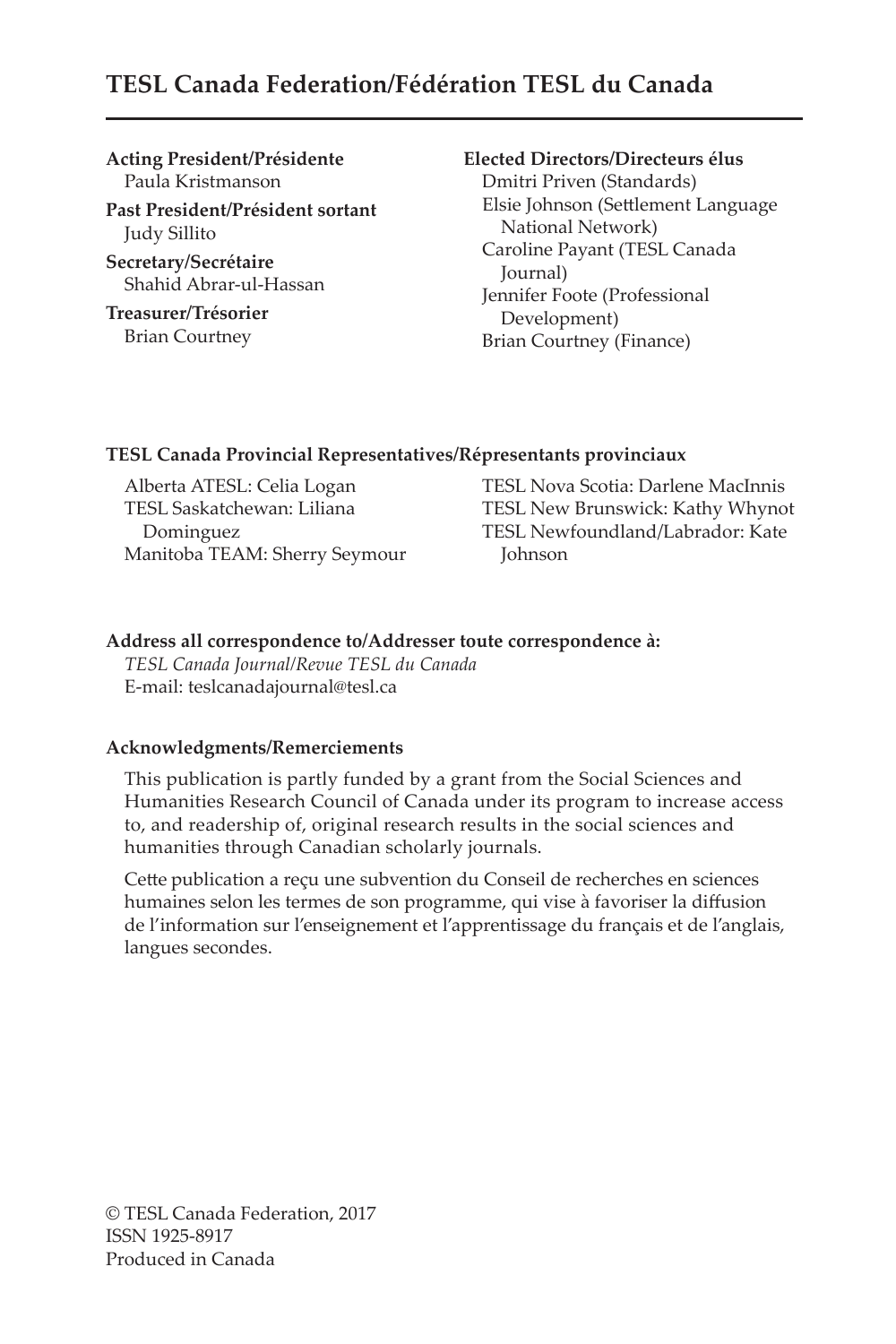## **TESL Canada Journal/Revue TESL du Canada**

#### **Editors/Rédacteuses en chef**

Farahnaz Faez (Western University) Antonella Valeo (York University) **Editorial Assistant** Michael Karas (Western University)

Eileen Eckert, Technical Editor Dorine Chalifoux, Translator

#### **Journal Advisory Committee (JAC)/Comité consultative de la Revue**

Caroline Payant, Chair *(Université du Québec à Montréal)* Hedy McGarrell, Chair *(Brock University)* Jennifer Foote (*University of Alberta)*

Dmitri Priven (*Algonquin College*) Ron Thomson *(Brock University)* Paula Kristmanson *(University of New Brunswick), ex-officio*

#### **Editorial Advisory Board/Comité consultative de rédaction**

Marilyn Abbott *(University of Alberta)* Tracey Derwing *(University of Alberta)* Christine Doe *(Mount Saint Vincent University)* Jennifer Foote *(University of Alberta)* Eva Kartchava *(Carleton University)* Sara Kennedy *(Concordia University)* Hedy McGarrell *(Brock University)*

#### **Review Board/Comité consultatif**

Marilyn Abbott *(University of Alberta)* Liying Cheng *(Queen's University)* Tracey Derwing *(University of Alberta)* Nick Elson *(York University)* Pauline Foster (*St. Mary's University, London*) Ling He *(Miami University)* Sandra Kouritzin *(University of Manitoba)* Icy Lee *(Chinese University of Hong Kong)* Michael Lessard-Clouston *(Biola University, CA)* Kim McDonough *(Concordia University)* Hedy McGarrell *(Brock University)* Brian Morgan *(York University)* Murray Munro *(Simon Fraser University*) Kim Noels *(University of Alberta)* Bonny Norton *(University of British Columbia)* Leila Ranta (*University of Alberta*) Hetty Roessingh *(University of Calgary)* Ron Thomson *(Brock University)* Stuart Webb (*Western University)* Lynda Yates *(Macquarie University,*  Sydney, Australia)

The *TESL Canada Journal* is indexed in Canadian Education Index, ERIC, Gale, Wilson, EBSCO Host, and Thomson Reuters.

La *Revue TESL du Canada* est répertoriée dans le Répertoire canadien sur l'éducation, ERIC, Gale, Wilson, EBSCO Host et Thomson Reuters.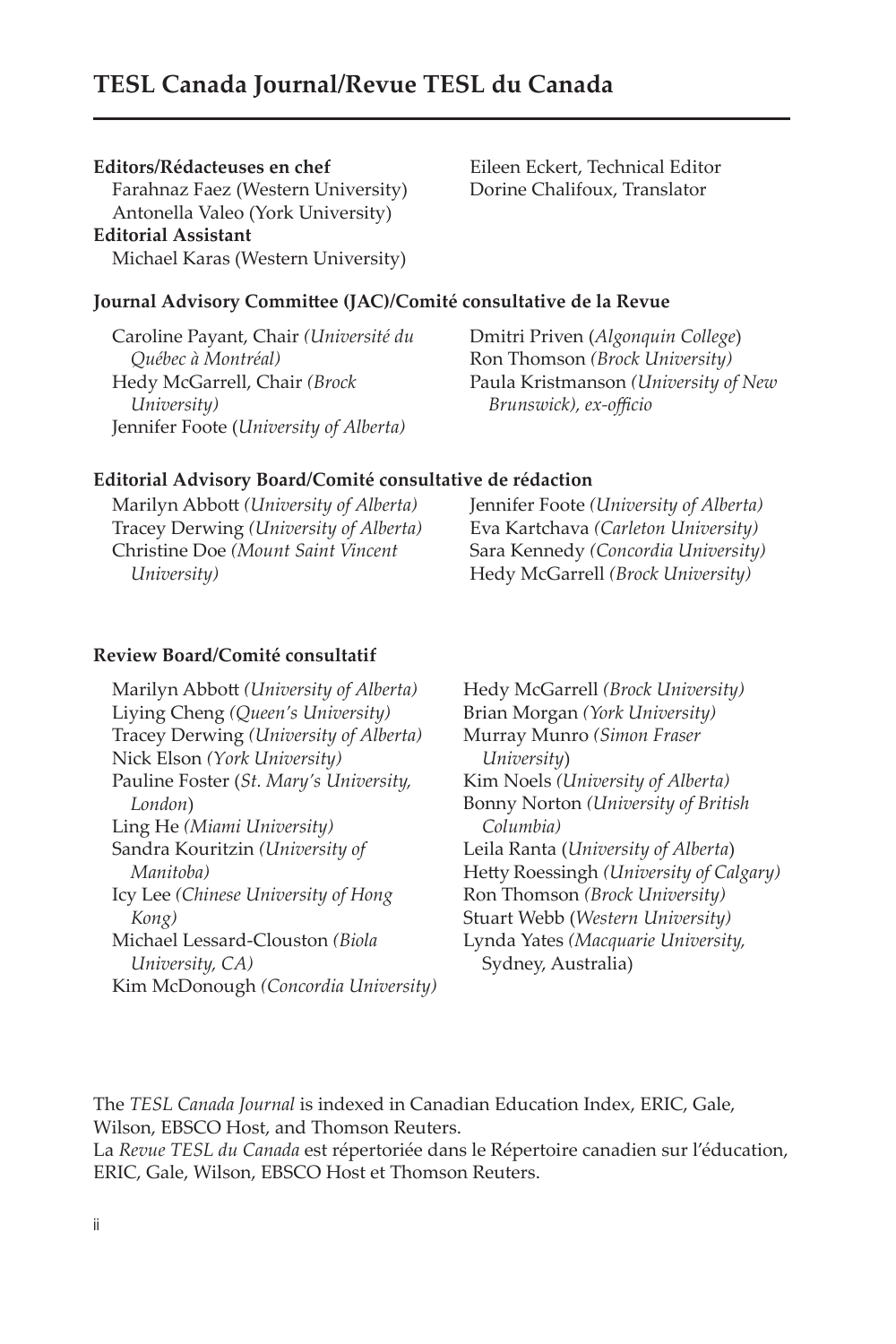### **Advertising Correspondence/ Annonces publicitaires**

*TESL Canada Journal/ Revue TESL du Canada* E-mail: teslcanadajournal@tesl.ca

### **Editorial Correspondence/ Correspondance aux éditeurs** Dr. Farahnaz Faez Dr. Antonella Valeo

*TESL Canada Journal/ Revue TESL du Canada* E-mail: teslcanadajournal@tesl.ca